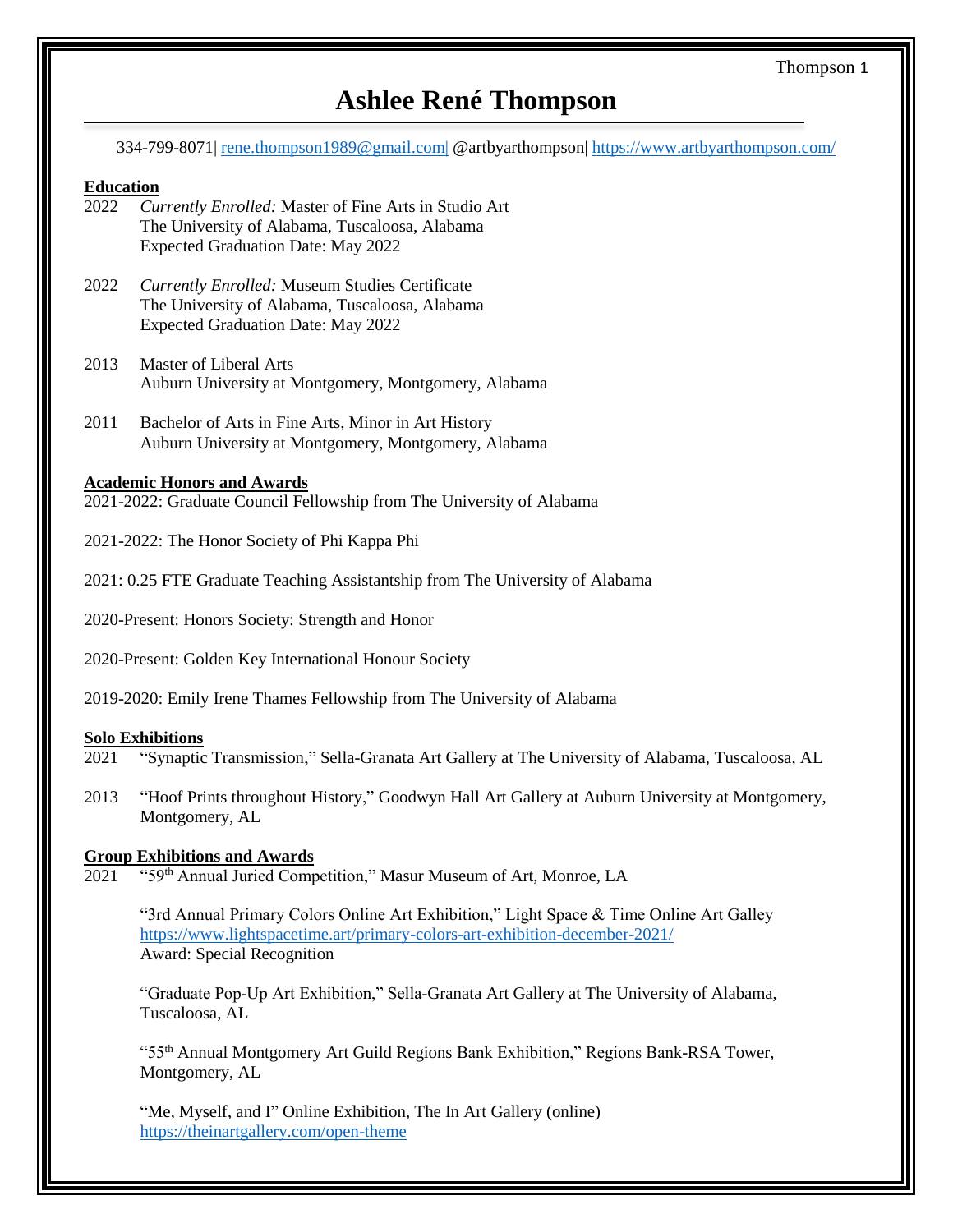"Artist of the Month for July 2021," ART JOBS. <https://www.artjobs.com/op/artist-of-the-month/2021>

" $11<sup>th</sup>$  Annual Open Online Art Exhibition," Light Space & Time Online Art Galley <https://www.lightspacetime.art/open-art-exhibition-august-2021/> Award: Special Recognition

"2<sup>nd</sup> Annual Open Theme" Online Exhibition, The In Art Gallery (online) <https://theinartgallery.com/open-theme>

"Emergence" Exhibition, Tennessee Valley Museum of Art in Tuscumbia, AL

"Graduate Pop-Up Art Exhibition," Sella-Granata Art Gallery at The University of Alabama, Tuscaloosa, AL

2020 "54th Annual Montgomery Art Guild Regions Bank Exhibition," Regions Bank (RSA Tower), Montgomery, AL

"Montgomery Art Guild Regions Too Online Exhibition," online gallery based out of Montgomery, AL [\(https://www.montgomeryartguild.org/mag-regions-part2\)](https://www.montgomeryartguild.org/mag-regions-part2)

2019 "Fall Showcase of New and Returning Graduate Students," Sella-Granata Art Gallery at The University of Alabama in Tuscaloosa, AL

"Central Alabama Showcase," Kelly Fitzpatrick Memorial Gallery in Wetumpka, AL Award: Honorable Mention for 2-D Art (not under glass) category for *Geometrie Bleu*

"Tulatoma Art Trail," Artist Showcase/Art Walk in Wetumpka, AL

- 2017 "Elmore County Art Guild 33<sup>rd</sup> Annual Show," Kelly Fitzpatrick Memorial Gallery in Wetumpka, AL
- 2016 "Blue Iguana Local Artist Showcase," Blue Iguana Bar and Grill, Prattville, AL Live Artist Demonstration and Art Sale

"Elmore County Art Guild 32nd Annual Show," Wetumpka Depot Players Theatre in Wetumpka, AL, Award: 1st place award in 3-D, Sculpture, & Pottery Category for *Horse Chinese Symbol*

2015 "Alabama National Fair Art Guild Show," Garrett Coliseum in Montgomery, AL

"Prattauga Art Guild Fall Art Show," Prattville Creative Arts Center in Prattville, AL

"Elmore County Art Guild 31<sup>st</sup> Annual Show," Kelly Fitzpatrick Memorial Gallery in Wetumpka, AL

2014 "Second Annual TAG: Artists for Animals" Art Show, Cool Beans Café de Art in Montgomery, AL

"Elmore County Art Guild 29<sup>th</sup> Annual Winter Show," Kelly Fitzpatrick Memorial Gallery in Wetumpka, AL, Award: Honorable Mention for *Cubist Diego* in 2-D art (not under glass)

# **Press**

2021 "UA Grad Students Accepted to Louisiana Museum Juried Show," *Department of Art and Art History*, 20 January 2022, [https://art.ua.edu/student-news/ua-grad-students-accepted-to-louisiana-museum-juried](https://art.ua.edu/student-news/ua-grad-students-accepted-to-louisiana-museum-juried-show/)[show/.](https://art.ua.edu/student-news/ua-grad-students-accepted-to-louisiana-museum-juried-show/)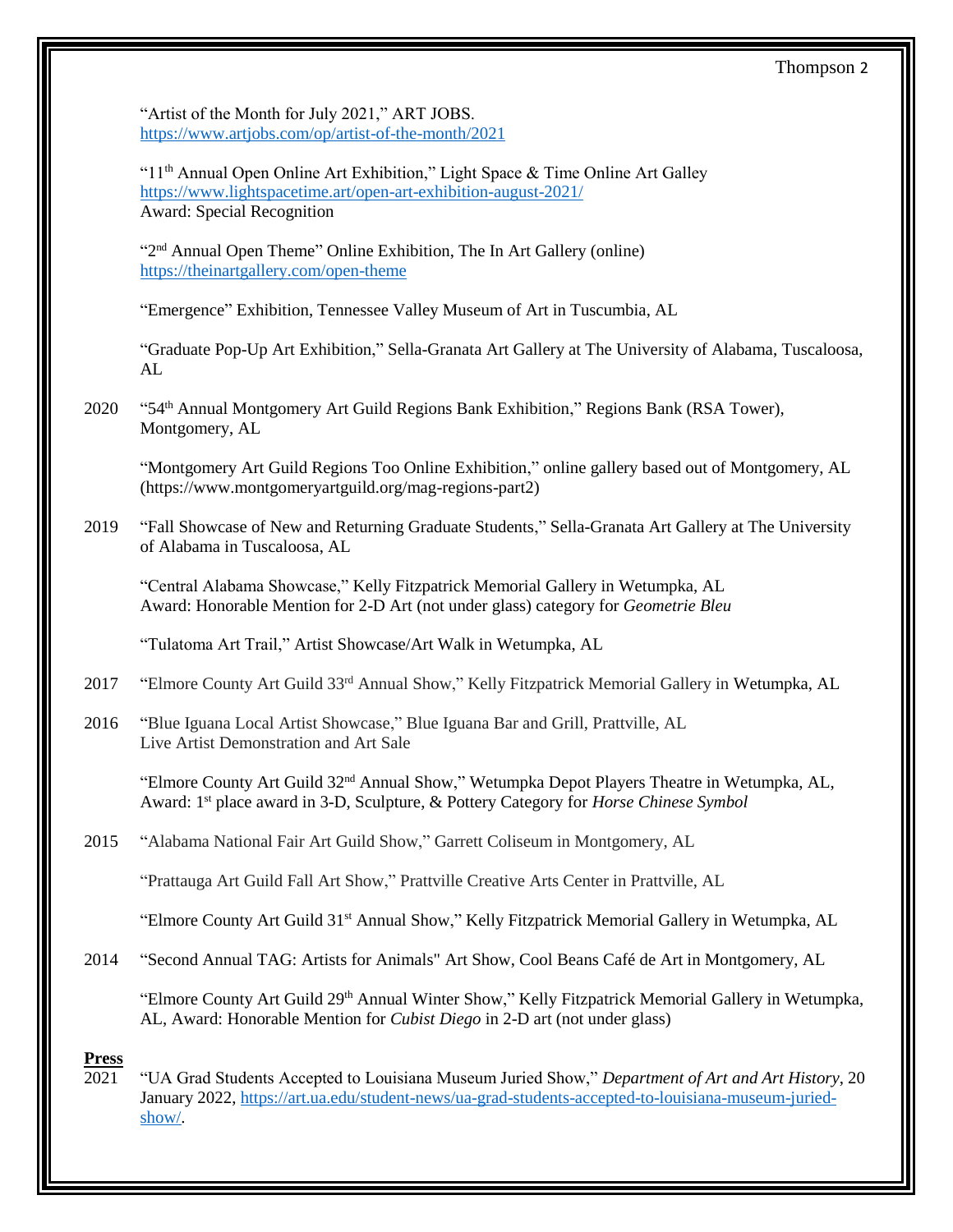"Making the Invisible Visible: Art and Mental Health," *Department of Art and Art* History, 18 August 2021, [https://art.ua.edu/news/making-the-invisible-visible-art-and-mental-health/.](https://art.ua.edu/news/making-the-invisible-visible-art-and-mental-health/)

"Grad Students Reap Summer Accolades," *Department of Art and Art History*, 18 August 2021, [https://art.ua.edu/news/grad-students-reap-summer-accolades/.](https://art.ua.edu/news/grad-students-reap-summer-accolades/)

"Artists Speak about Mental Health." ARTSY SHARK, 11 August 2021, [https://www.artsyshark.com/2021/08/11/artists-speak-about-mental-health/.](https://www.artsyshark.com/2021/08/11/artists-speak-about-mental-health/)

"Graduate Students' Artwork Accepted into National Venues," *Department of Art and Art History*, 6 August 2021, [https://art.ua.edu/news/graduate-students-artwork-accepted-to-national-venues/.](https://art.ua.edu/news/graduate-students-artwork-accepted-to-national-venues/)

"Artist of the Month for July 2021," ART JOBS, 4 August 2021, [https://www.artjobs.com/op/artist-of](https://www.artjobs.com/op/artist-of-the-month/2021)[the-month/2021.](https://www.artjobs.com/op/artist-of-the-month/2021)

"UA Art Student, Alumni Selected for New Tennessee Valley Juried Exhibition." *Department of Art and Art History*, 4 May 2021, [http://art.ua.edu/news/ua-art-student-alumni-selected-for-new-tennessee-valley](http://art.ua.edu/news/ua-art-student-alumni-selected-for-new-tennessee-valley-juried-exhibition/)[juried-exhibition/.](http://art.ua.edu/news/ua-art-student-alumni-selected-for-new-tennessee-valley-juried-exhibition/)

Nakashima, Monica. "How Two Art Graduate Students Are Making Their Exhibitions Personal." *The Crimson White*, March 29, 2021. [https://cw.ua.edu/81259/culture/how-two-art-graduate-students-are](https://cw.ua.edu/81259/culture/how-two-art-graduate-students-are-making-their-exhibitions-personal/)[making-their-exhibitions-personal/.](https://cw.ua.edu/81259/culture/how-two-art-graduate-students-are-making-their-exhibitions-personal/)

2019 "René Thompson: Graduate Art Student Exhibit 2019." [UA College of Arts & Sciences.](https://vimeo.com/etech) UA Department of Art and Art History." Vimeo, Tuesday, October 8, 2019. [https://vimeo.com/365052268.](https://vimeo.com/365052268)

# **Research and Curatorial Experience**

2021 Co-organized the educational program titled "Weave with Mary: Meet the Artist" event at the Mildred Westervelt Warner Transportation Museum at the University of Alabama in Tuscaloosa, AL on November 6, 2021

Student Work in Museums (SWIM) proposal accepted for presentation at the Southeastern Museums Conference 2021 Annual Meeting (October 27, 2021)

Project Manager for "Weaving Muscogee Creek Culture: The Artistry of Mary Smith" in the Mildred Westervelt Warner Transportation Museum at the University of Alabama in Tuscaloosa, AL (October 5, 2021-March 19, 2022)

Co-curated "14 Select(ions)" in the Sarah Moody Gallery of Art at The University of Alabama which was on display from March 22- May 7, 2021

- 2018 Chairperson of Exhibition Committee with the Kelly Fitzpatrick Memorial Gallery (KFMG) from January 2018 to December 2018 (volunteer)
	- o "Originally From Alabama;" September 2017-January 2018, Kelly Fitzpatrick Memorial Gallery, Wetumpka, AL
	- o "Collectors and Collections Part 1: Connecting Genres and Generations;" March 2018-May 2018, Kelly Fitzpatrick Memorial Gallery, Wetumpka, AL
	- o "Collectors and Collections Part 2: From the River Region;" June 2018-August 2018, Kelly Fitzpatrick Memorial Gallery, Wetumpka, AL
	- o "Central Alabama Showcase;" September 2018-January 2019, Kelly Fitzpatrick Memorial Gallery, Wetumpka, AL
	- o "Broader Horizons: Collectors and Creators (Exploring Our World);" January 14-April 25, 2019, Kelly Fitzpatrick Memorial Gallery, Wetumpka, AL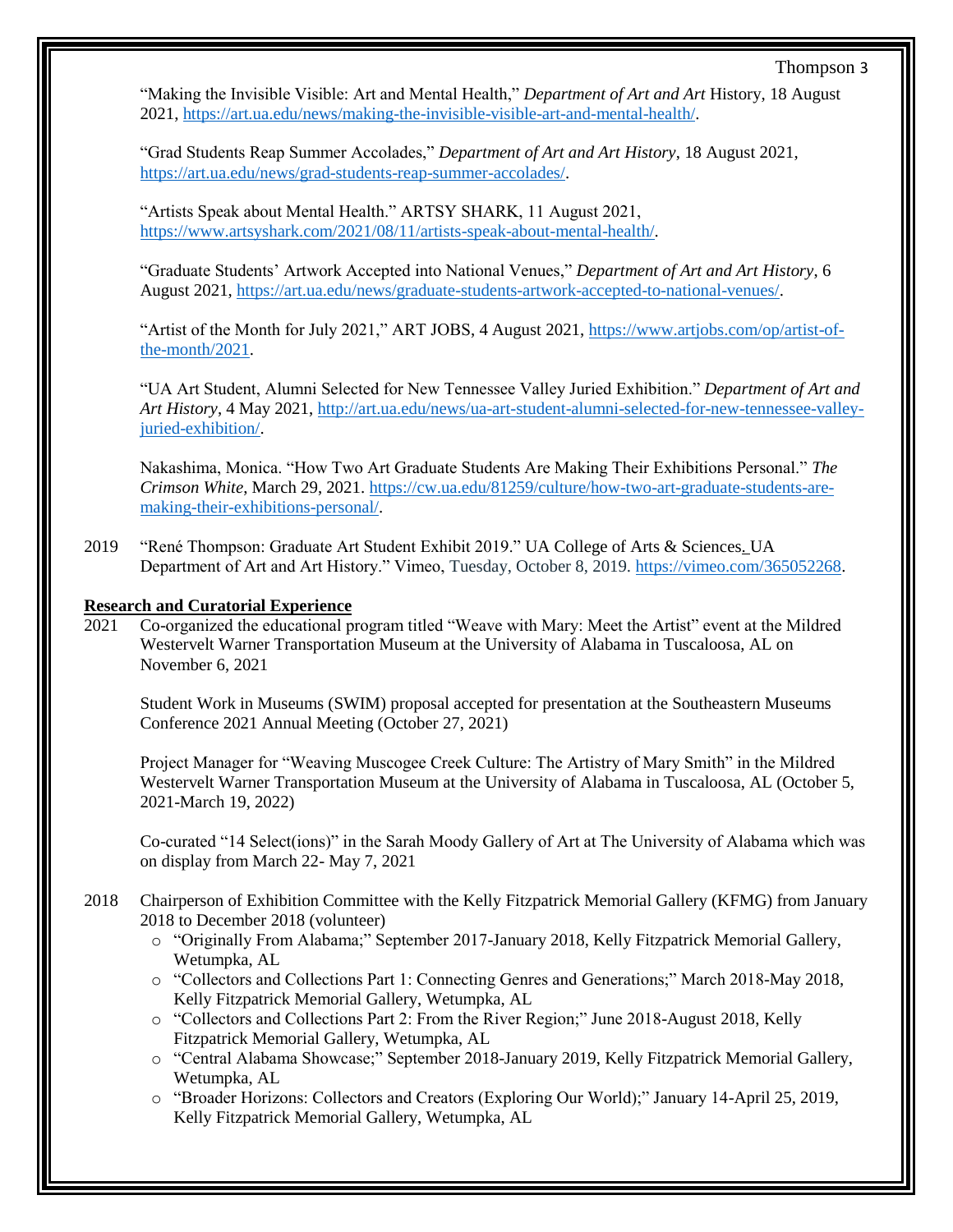Board Member with the Kelly Fitzpatrick Memorial Gallery from January 2017 to December 2018 (volunteer)

Served as liaison between the KFMG and Montgomery Art Guild from January 2017 to October 2018 (volunteer)

2013 Research assistant for Professor Kate Lemay at Auburn University at Montgomery

Research assistant for Dr. Keri Watson at Auburn University at Montgomery from August 2012 to March 2013

## **Conference Presentations/Professional Development**

- 2021 Southeastern Museums Conference 2021 Annual Meeting, October 25-27, 2021 in Chattanooga, TN. Presented SWIM proposal with exhibit group on October 27, 2021.
- 2018 Completed Training and Certification for the Faculty Development Institute (FDI) Online Instructor Certification Program in spring 2018 at Auburn University at Montgomery (eight week online cohort from January 30, 2018-April 6, 2018)

#### **Professional Experience**

2021 Graduate Teaching Assistant for Drawing I (ART 110) in the Department of Art and Art History at The University of Alabama (Spring 2021)

> Adjunct Instructor for Introduction to Visual Arts (VISU 1000: Section OL) at Auburn University at Montgomery (Spring 2021)

- 2019-2021 Lead Graduate Assistant for Student Employment Services at The University of Alabama
- 2020 Adjunct Instructor for Introduction to Visual Arts (VISU 1000: Section D) at Auburn University at Montgomery (Fall 2020)

Adjunct Instructor for Introduction to Visual Arts (VISU 1000: Section OL) at Auburn University at Montgomery (Fall 2020)

- 2016-2019 Academic Advisor in the Office of Central Advising (formerly known as the College of Arts and Sciences Advising Center) at Auburn University at Montgomery
- 2010-2019 Assistant Manager/Server at Our Place Café, Wetumpka, AL
- 2018 Adjunct Instructor for Introduction to Visual Arts at Auburn University at Montgomery (Fall 2018)

Adjunct Instructor for Introduction to Visual Arts at Auburn University at Montgomery (Spring 2018)

2017 Adjunct Instructor for Introduction to Visual Arts (VISU 1000: Section C) at Auburn University at Montgomery (Fall 2017)

> Adjunct Instructor for Introduction to Visual Arts (VISU 1000: Section D) at Auburn University at Montgomery (Fall 2017)

Adjunct Instructor for Introduction to Visual Arts at Auburn University at Montgomery (Spring 2017)